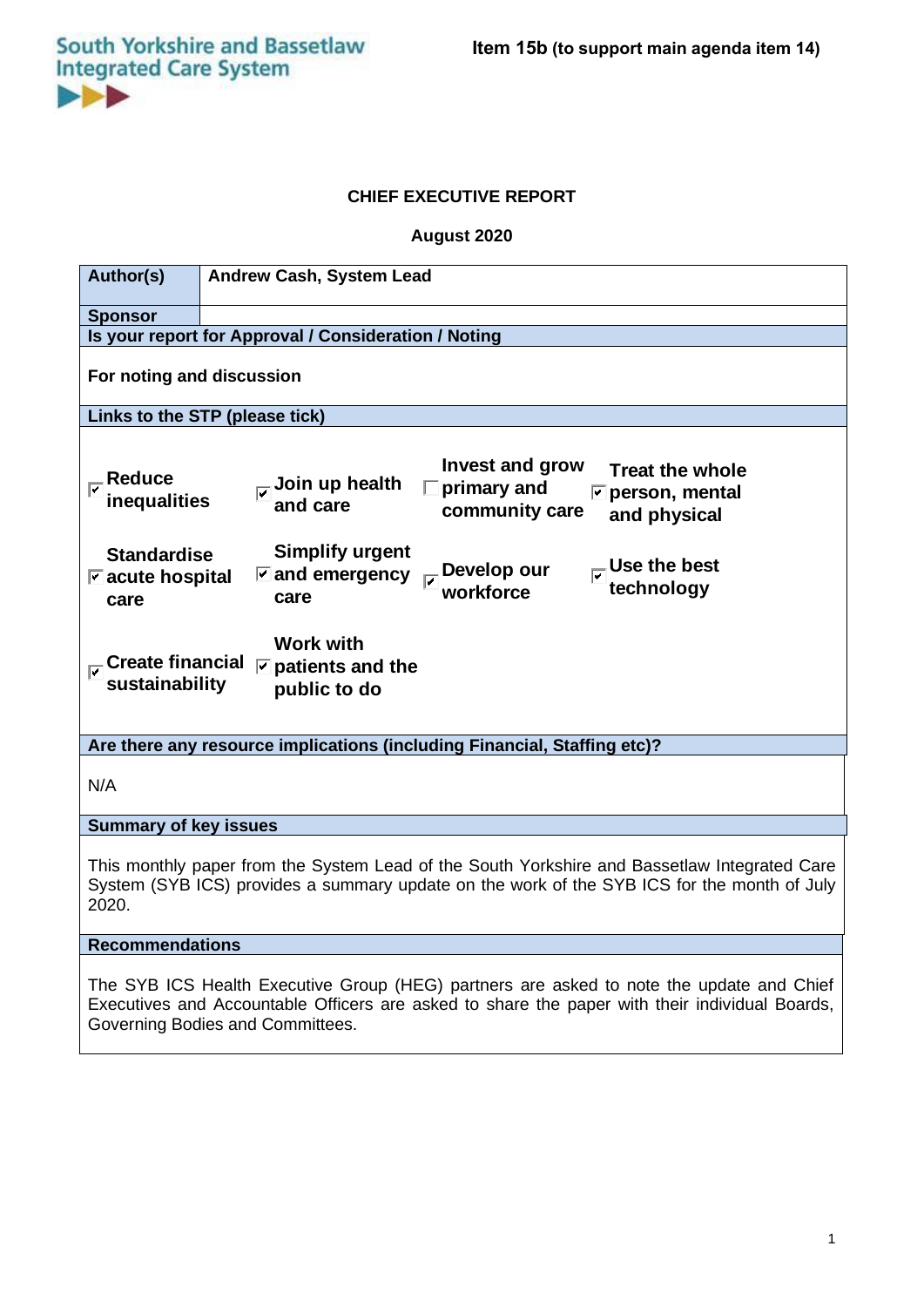## **South Yorkshire and Bassetlaw Integrated Care System CEO Report**

## **CHIEF EXECUTIVE REPORT**

#### **August 2020**

## **1. Purpose**

This paper from the South Yorkshire and Bassetlaw Integrated Care System System Lead provides an update on the work of the South Yorkshire and Bassetlaw Integrated Care System for the month of June 2020.

#### **2. Summary update for activity during July 2020**

#### **2.1 Coronavirus (Covid-19): The South Yorkshire and Bassetlaw position**

There continues to be a decline in new Covid-19 cases and deaths in South Yorkshire and Bassetlaw, signalling the end of the first wave of activity. However, Covid-19 is still circulating within communities with spikes in cases in some parts of the country as evidenced by the recent local lockdowns in Greater Manchester, East Lancashire and parts of West Yorkshire.

As of 1<sup>st</sup> August 2020, the NHS has moved from a Level 4 (national) to Level 3 (regional) incident. This means a greater role for NHS England and Improvement regional teams in the management of the incident response, to best allow for regionalised and localised responses to issues relating to Covid-19. However, a degree of national oversight will remain in place as a number of elements continue to apply regardless of region.

The situation is continually being assessed and all partners in the ICS remain on alert for any changes and are well advanced in their planning for a second wave. Among those plans is the introduction of 'point of care' testing. This is rapid testing with results back within an hour in hospitals (A&E) to identify anyone with Covid-19 so that they can be isolated quickly. This is expected to start from October, with a roll out ahead of winter and seasonal flu. The plans also include testing patients in advance of their planned care to reduce the time they need to selfisolate.

It coincides with new NICE Covid-19 rapid guidance published in July on arranging planned care in hospitals and diagnostic services. It is a shift from promoting all patients due to go to hospital for planned care needing to self-isolate for seven days to a more flexible approach based on individual circumstances and the type of procedure. This policy aims to support the prompt recovery of elective care, while advocating shared decision-making, balancing the risks and benefits.

At the beginning of the pandemic, the Royal Hallamshire Hospital was the only hospital in our region providing treatment for those most seriously ill with Covid-19 but as the number of patients rose, all our hospitals began to provide this care. Now, as numbers have reduced, we no longer need as many hospital beds available for Covid-19 patients and partners are now aiming for most people to be treated at the specialist centre, and will be putting this in place over August.

As the number of people who are seriously ill with Covid-19 is falling across the region, SYB is aiming to transfer patients with Covid-19 to the Royal Hallamshire Hospital Sheffield Teaching Hospital for treatment. This will allow patients to be cared for in South Yorkshire and Bassetlaw's only Infectious Diseases Unit, which is one of the specialist sites in the country. Leads in Trusts have been working together to agree the protocols and pathways, and to mitigate any risks.

Finally, a national piece of work has identified five key areas as being integral to the NHS' recovery; endoscopy, outpatients, diagnostics (CT / MRI scans), theatres and cancer. In addition to our regional approach in SYB we will be collaborating with regional partners and integrated care systems are expected to publish their own 'adopt and adapt' plans in response.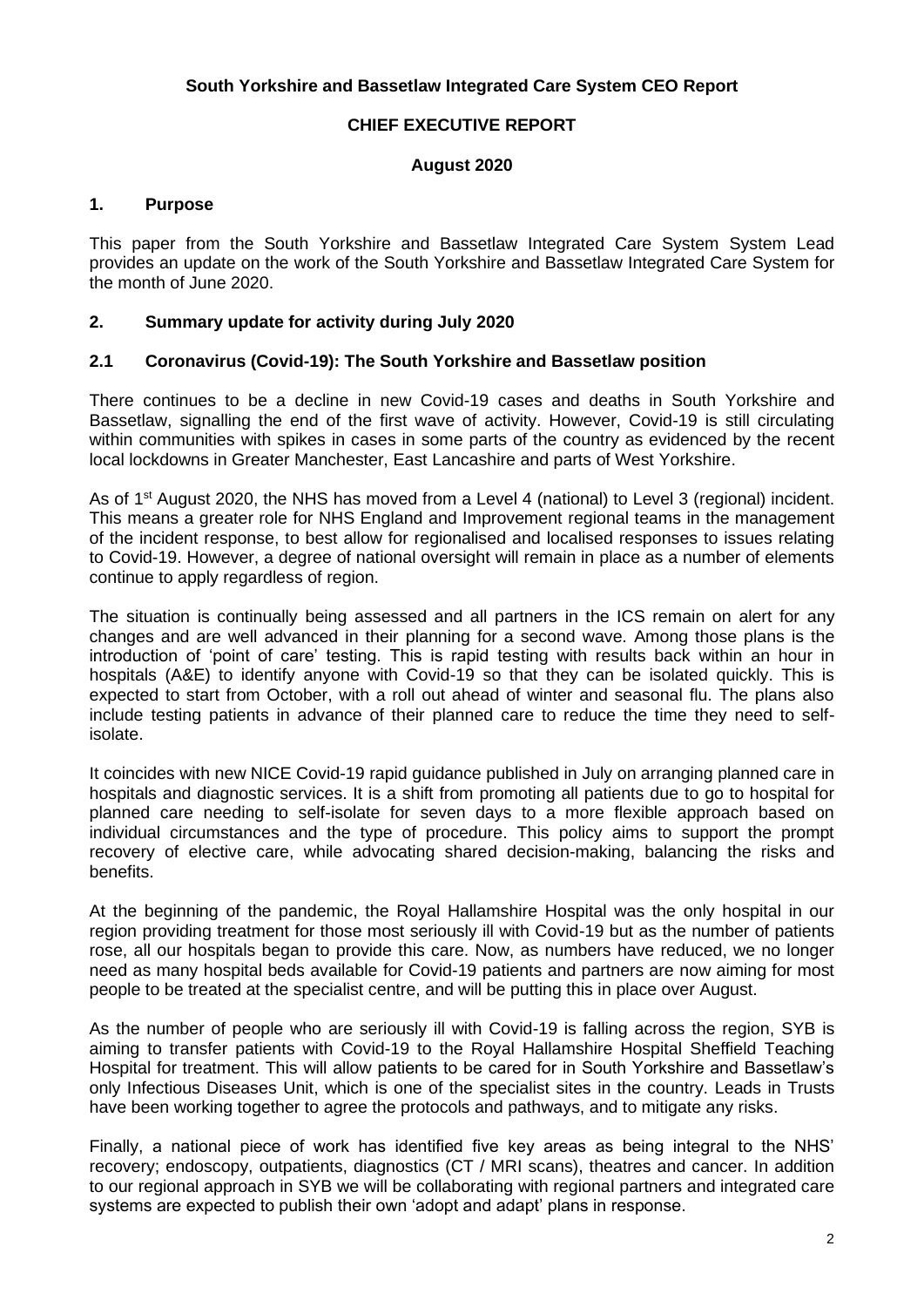# **2.2 National update**

# 2.2.1 Secretary of State address

On July 30<sup>th</sup>, the Health and Social Care Secretary, Matt Hancock, spoke at the Royal College of Physicians about the learning from how the NHS and social care worked during the pandemic, building back better and capturing a culture that is open to collaboration and change. The full speech can be downloaded from the GOV.uk website [here.](https://www.gov.uk/government/speeches/the-future-of-healthcare)

# 2.2.2 Government consultation on reducing bureaucracy in health and social care

The Department of Health and Social Care (DHSC), together with its health and social care partners, is reviewing how it can embed the positive changes that have occurred in recent months, as well as building on previous and current work to reduce bureaucracy and encourage innovation. There is an invitation to those currently working in health or social care, or those who have recently left, to share their insights and experiences of bureaucracy in the health and social care system. This includes clinical and non-clinical roles. To view the consultation, visit the GOV.uk site [here.](https://www.gov.uk/government/consultations/reducing-bureaucracy-in-the-health-and-social-care-system-call-for-evidence/reducing-bureaucracy-in-the-health-and-social-care-system-background-and-questions)

# 2.2.3 Recognition for the SYB response to driving down Covid-19 rates

The robust response across South Yorkshire to drive down rates of Covid-19 received national acknowledgement from the Chief Executive of Public Health England, the his weekly update, Duncan Selbie. He paid tribute to the targeted approach across our region with intelligence-led testing and agile decision making which enabled a reduction in cases. Duncan singled out the work of Greg Fell (Sheffield), Julia Burrows (Barnsley), Rupert Suckling (Doncaster), Teresa Roche (Rotherham) and their teams, along with the South Yorkshire Local Resilience Forum.

# **2.3 Regional Update**

The North East and Humber Regional ICS Leaders continue to meet weekly with the NHS England and Improvement Regional Director to discuss where support during Covid-19 should be focused. Discussions during July focused on phase three planning, capital, the adapt and adopt approach, planning for the extensive seasonal flu vaccination programme, and national priorities such as improving BAME inclusion, the People Plan and digital progress.

# **2.4 Phase 3 Planning Letter**

On 31 July, NHS England and NHS Improvement (NHSEI) Chief Executive Sir Simon Stevens and Chief Operating Officer Amanda Pritchard wrote to [NHS organisations to outline the third phase of](https://www.england.nhs.uk/coronavirus/wp-content/uploads/sites/52/2020/07/Phase-3-letter-July-31-2020.pdf)  [the response to COVID-19 and the NHS](https://www.england.nhs.uk/coronavirus/wp-content/uploads/sites/52/2020/07/Phase-3-letter-July-31-2020.pdf)'s priorities from 1 August. The focus for this phase is on restoring and recovering services and preparing for winter pressure demands. Broadly, it covers the priorities for the NHS from August as:

- Accelerating the return to near-normal levels of non-Covid-19 health services, making full use of the capacity available in the 'window of opportunity' between now and winter
- Preparation for winter demand pressures, alongside continuing vigilance in the light of further probable Covid-19 spikes locally and possibly nationally.
- Doing the above in a way that takes account of lessons learned during the first Covid-19 peak; locks in beneficial changes; and explicitly tackles fundamental challenges including: support for our staff, and action on inequalities and prevention.

The guidance also provides guidance on financial arrangements. To support restoration, and enable continued collaborative working, current financial arrangements for CCGs and trusts will largely be extended to cover August and September 2020. The intention is to move towards a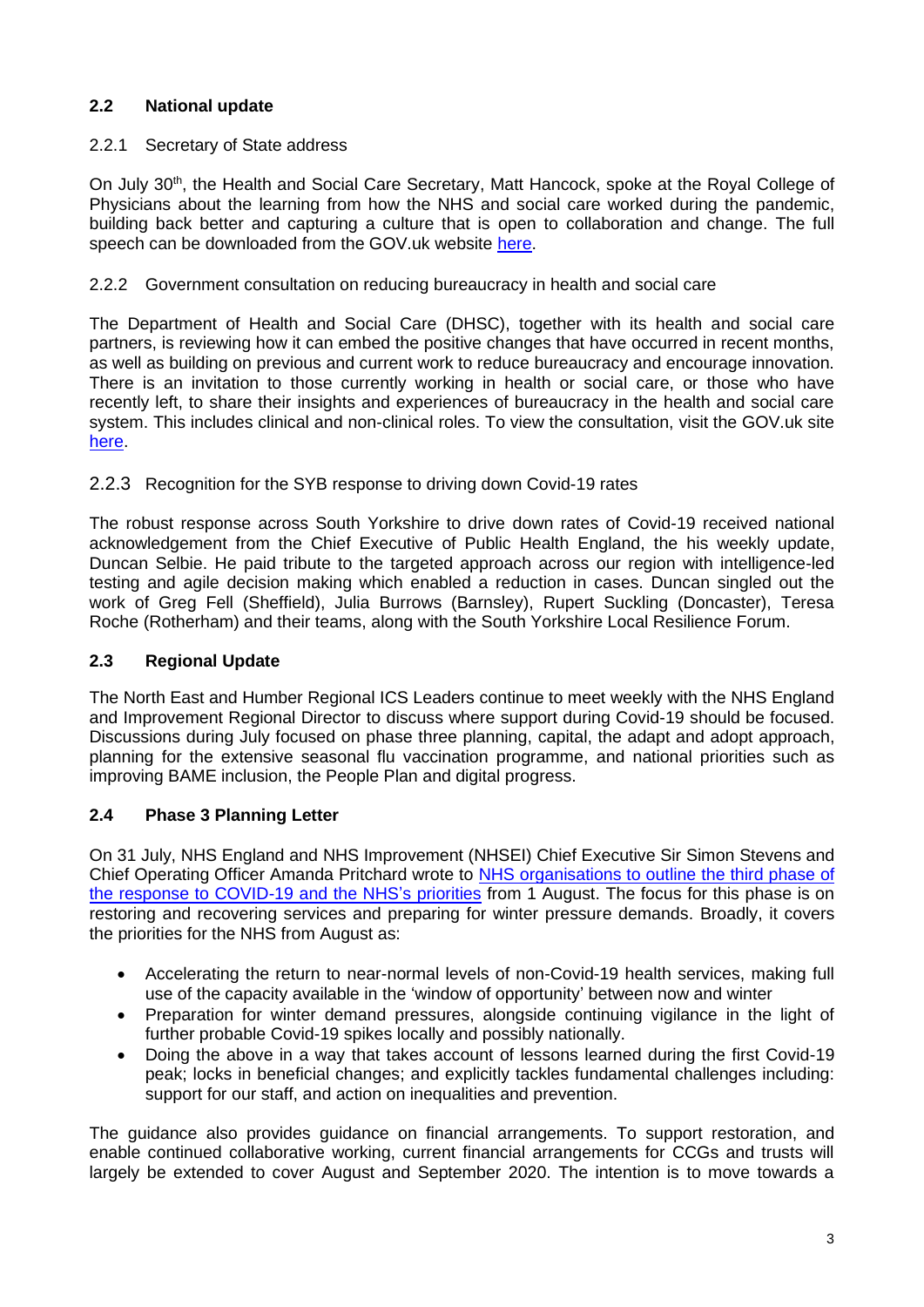revised financial framework for the latter part of 2020/21, once this has been finalised with Government.

Systems have been asked to return a draft summary plan by 1 September covering the key actions set out in the letter, with final plans due by 21 September. The plans are expected to be the product of partnership working across the ICS, with clear and transparent triangulation between commissioner and provider activity and performance plans.

Nationally, the NHS will work with the wide range of stakeholders represented on the NHS Assembly to help track and challenge progress against these priorities. To ensure that listening and learning from patients and communities is embedded in local responses, systems are asked to act on the five principles for the next phase of the Covid-19 response developed by patients' groups through National Voices. The SYB response will ensure these are embedded throughout our strategic approach.

# **2.5 NHS People Plan**

NHS England and NHS Improvement, and Health Education England published the next part of the NHS People Plan on 30 July. We are the NHS: People Plan for 2020/21 action for us all sets out what NHS people can expect from leaders and each other.

The plan is focused primarily on the immediate term (2020-21) with an intention for the principles to create longer lasting change. The Plan also includes 'Our People Promise,' which sets out ambitions for what people working in the NHS say about it by 2024.

Central themes of this report build on the Interim People Plan (IPP) which was published in June 2019. They are:

- More staff
- Working differently
- Compassionate and inclusive culture

The plan also sets out practical actions that employers and systems should take, as well as the actions that NHSEI and Health Education England will take. It focuses on:

- Looking after our people with quality health and wellbeing support for everyone.
- Belonging in the NHS with a particular focus on the discrimination that some staff face.
- New ways of working capturing innovation, much of it led by our NHS people.
- Growing for the future how we recruit, train and keep our people, and welcome back colleagues who want to return.

The plan is available from this link: https://www.england.nhs.uk/ournhspeople/online-version/

## **2.6 Planning for Flu**

In light of the risk of flu and Covid-19 co-circulating this winter, the national flu immunisation programme will be absolutely essential to protecting vulnerable people and supporting the resilience of the health and care system.

Focus will be on uptake of the flu vaccine in existing eligible groups, as they are most at risk from flu or in the case of children transmission to other members of the community. Existing groups include all children aged two to eleven, people aged 65 years, those aged from six months to less than 65 years of age in a clinical risk group, all pregnant women, people living in long-stay residential care homes or other long-stay care facilities, those who are in receipt of a carer's allowance, or who are the main carer of an older or disabled person, health and social care staff, employed by a registered residential care/nursing home or registered domiciliary care provider, who are directly involved in the care of vulnerable patients/clients who are at increased risk from